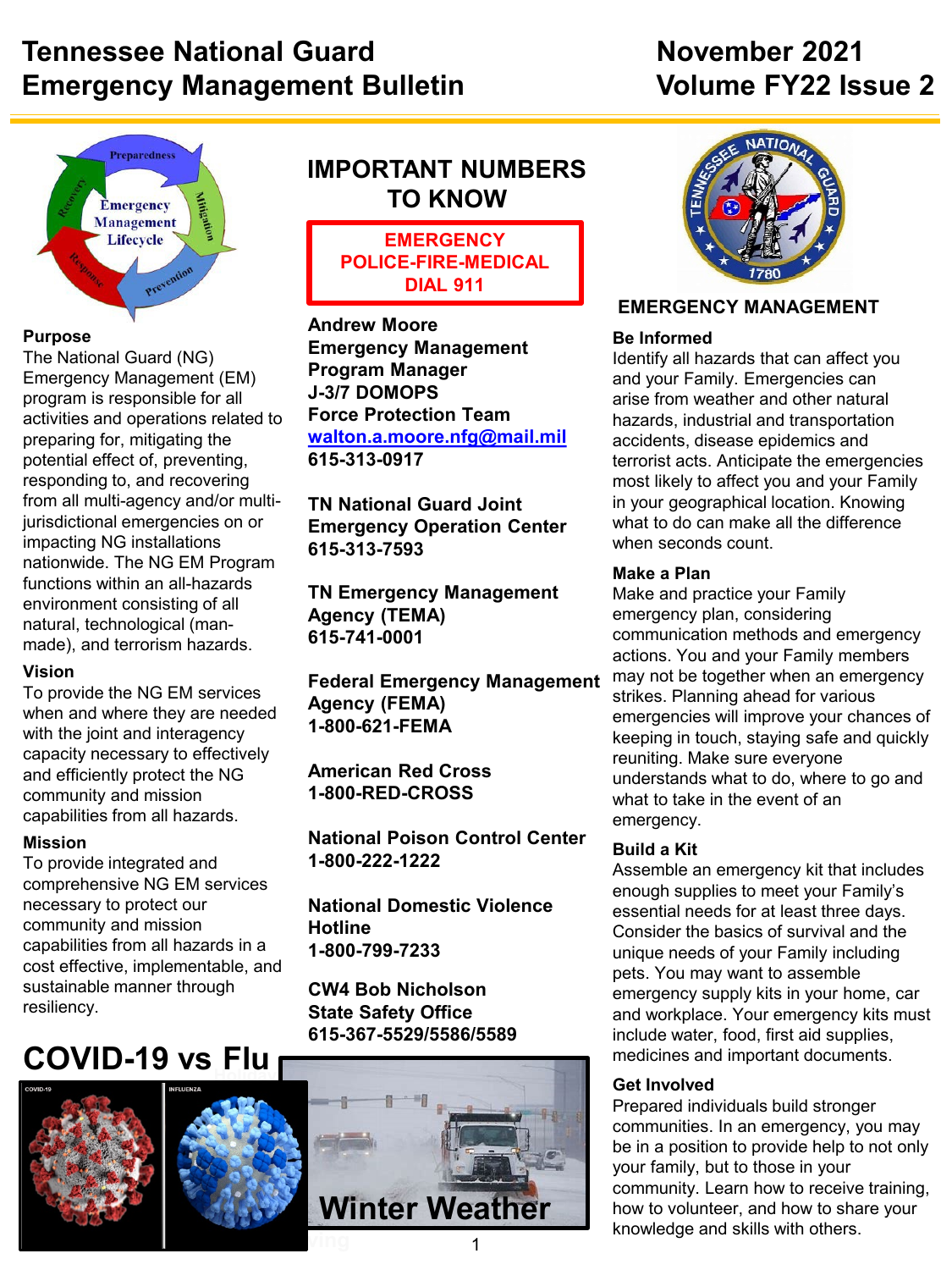## **Tennessee National Guard November 2021 Emergency Management Bulletin Management Bulletin** Volume FY22 Issue 2

## **Preparing for a Winter Storm**

**During extremely cold weather or winter storms, staying warm and safe can be a challenge. Winter storms can bring cold temperatures, power failures, loss of communication services, and icy roads. To keep yourself and your loved ones safe, you should know how to prepare your home and your car before a winter storm hits.**

#### **Make a Plan**

**Be prepared before a winter storm hits by planning ahead. If you are in an area prone to winter weather, be sure top create a communication and disaster plan for your family ahead of time. Be prepared to protect your family's health and well-being until help arrives. Have a strategy for staying healthy, informed, connected and calm.**

**Work with others to improve preparedness, increase connectedness, and build resilience.**

## **Prepare Your Home and Car Weatherproof your home.**

- Insulate any water lines that run along exterior walls so your water supply will be less likely to freeze.
- Caulk and weather-strip doors and windows.
- Insulate walls and attic.
- Install storm or thermal-pane windows or cover windows with plastic from the inside.
- Repair rood leaks and cut away tree branches that could fall on your home or other structure during a storm.

#### **Have your chimney or flue inspected each year.**

If you plan to use the fireplace or wood stove for emergency heating, have your chimney or flue inspected each year. Ask your local fire department to recommend an inspector or fine one online.



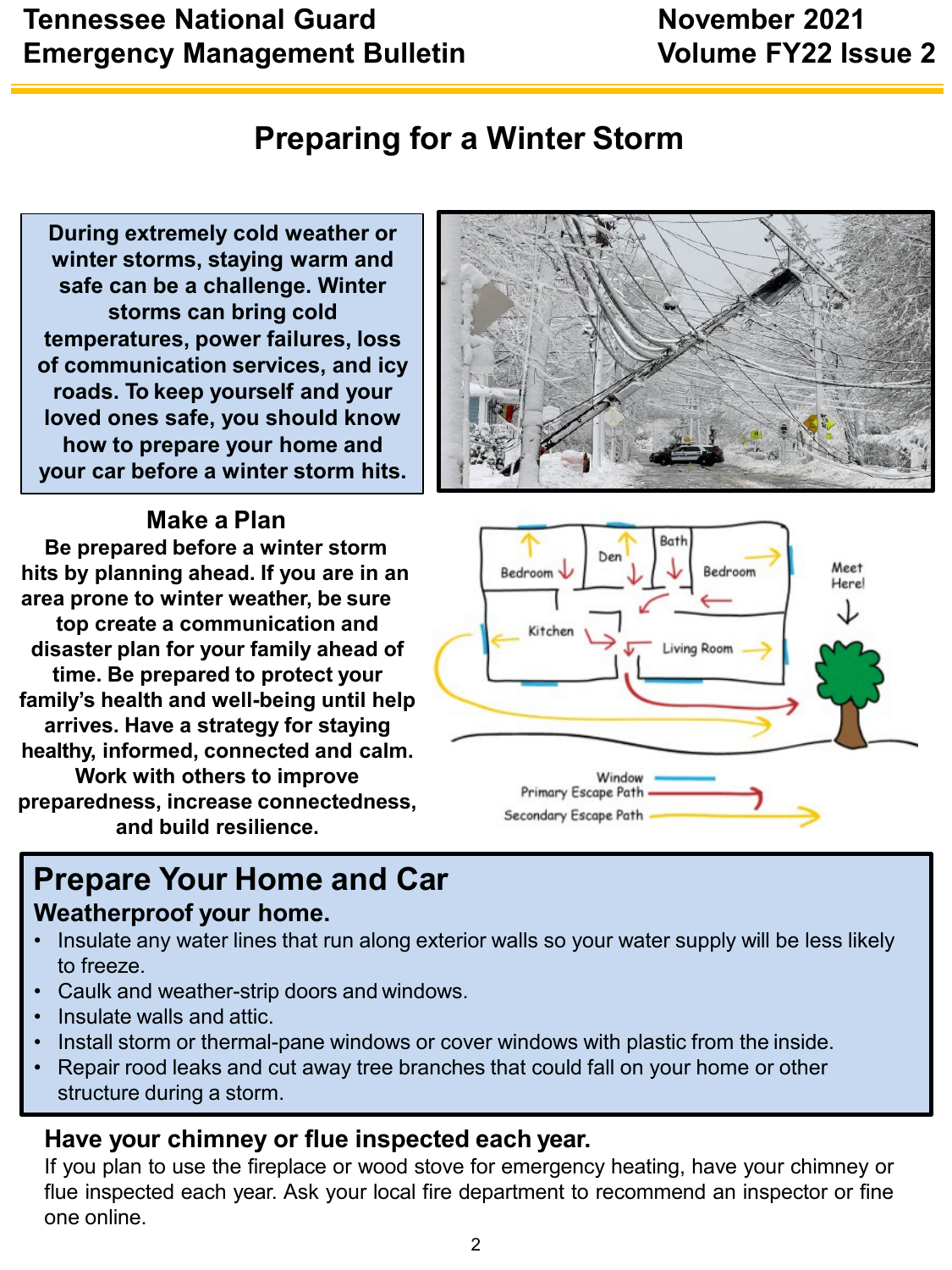# **Preparing for a Winter Storm continued**

### **Install a smoke detector and a battery-operated carbon monoxide detector.**

- If you'll be using a fireplace, wood stove, or kerosene heater, install a smoke detector and a battery-operated carbon monoxide detector near the area to be heated. Test them monthly and replace batteries twice a year.
- Keep a multipurpose, dry-chemical fire extinguisher nearby.
- All fuel-burning equipment should be vented to the outside.
- Each winter season have your furnace system and vent checked by a qualified technician to ensure they are functioning properly.

### **For older adults, keep an easy-to-read thermometer inside your home**.

If you or a loved one are over 65 years old, place an easy-to-read thermometer in an indoor location where

you will see it frequently. Our ability to feel a change in temperature decreases with age. Older adults are more susceptible to health problems caused by cold. Check the temperature of your home often during the winter months.

## **Create an emergency car kit**

It is best to avoid traveling, but if travel is necessary, keep the following in your car:

- Cell phone, portable charger, and extra batteries
- **Items to stay warm such as extra hats, coats, mittens, and blankets**
- Windshield scraper
- **Shovel**
- Battery-powered radio with extra batteries
- **Flashlight with extra batteries**
- Water and snack food
- **First aid kit with any necessary medications and a** pocket knife
- Tow chains or rope
- **Tire chains**
- Canned compressed air with sealant for emergency tire repair
- Cat litter or sand to help tires get traction, or road salt to melt ice
- Booster cables with fully charged battery or jumper cables
- Hazard or other reflectors
- **Bright colored flag or help signs, emergency distress flag, and/or emergency flares**
- Road maps
- Waterproof matches and a can to melt snow forwater



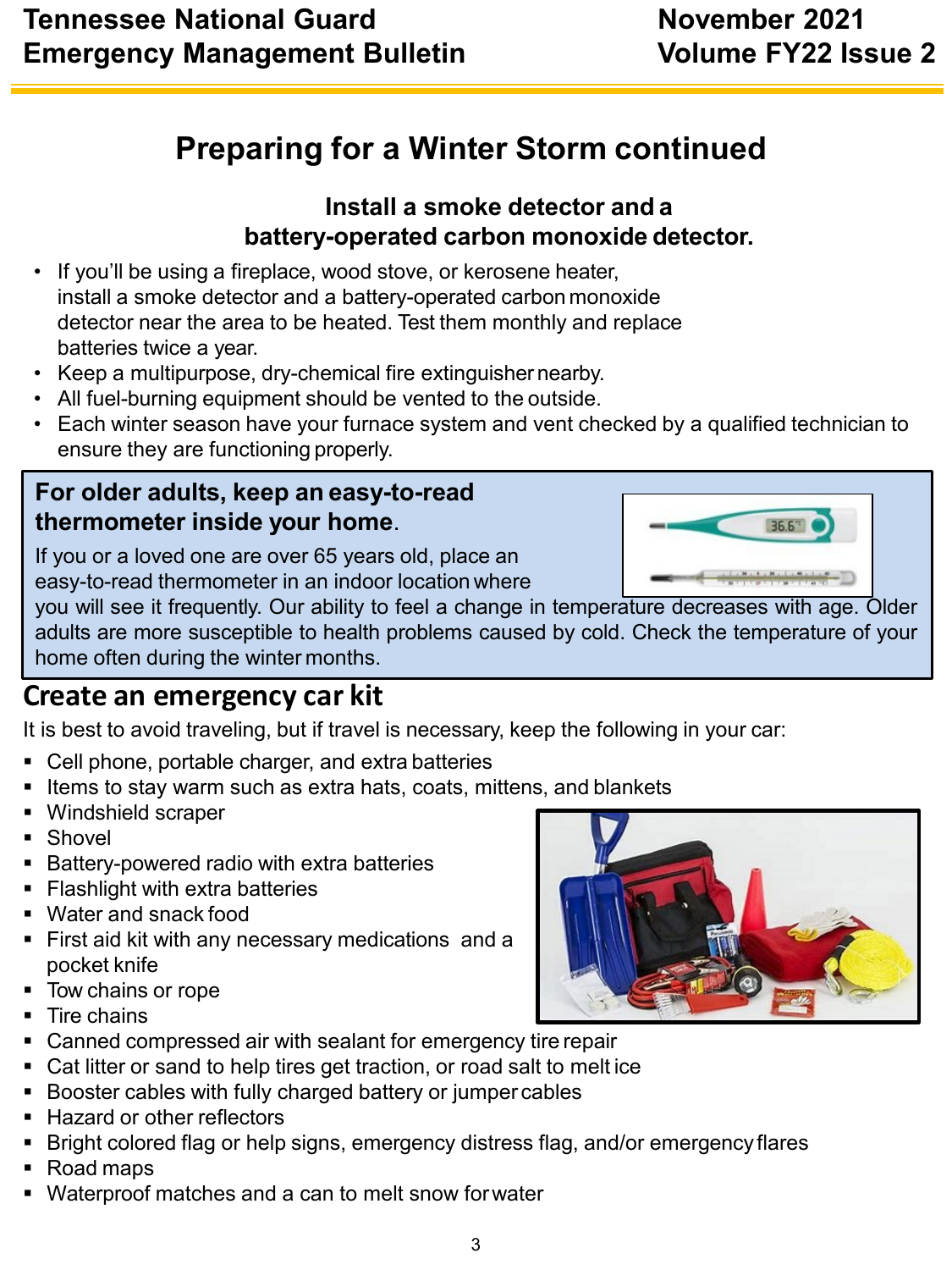### **What is the difference between Influenza (Flu) and COVID-19?**

Influenza (flu) and COVID-19 are both contagious respiratory illnesses, but they are caused by different viruses. COVID-19 is caused by infection with a coronavirus first identified in 2019, and flu is caused by infection with influenza viruses.

COVID-19 seems to spread more easily than flu. However, as more people become fully vaccinated against COVID-19, the spread of the virus that causes COVID-19 should slow down. More information is available about COVID-19 vaccines and how well they work.

Compared to flu, COVID-19 can cause more serious illnesses in some people. COVID-19 can also take longer before people show symptoms and people can be contagious for longer. More information about differences between flu and COVID-19 is available in the different sections below.

Because some of the symptoms of flu, COVID-19, and other respiratory illnesses are similar, the difference between them cannot be made based on symptoms alone. Testing is needed to tell what the illness is and to confirm a diagnosis. People can be infected with both flu and the virus that causes COVID-19 at the same time and have symptoms of both influenza and COVID-19.

While more is learned every day about COVID-19 and the virus that causes it, there are still things, such as post-COVID conditions, that are unknown. This page compares COVID-19 and flu, given the best available information to date.

## **Signs and Symptoms**

#### **Similarities:**

**Both COVID-19 and flu** can have varying degrees of signs and symptoms, ranging from no symptoms (asymptomatic) to severe symptoms. Common symptoms that COVID-19 and flu share include: Fever or feeling feverish/having chills Cough Shortness of breath or difficulty breathing Fatigue (tiredness) Sore throat Runny or stuffy nose Muscle pain or body aches Headache Vomiting and diarrhea Change in or loss of taste or smell, although this is more frequent with COVID-19. [Flu Symptoms](https://www.cdc.gov/flu/symptoms/symptoms.htm) [COVID-19 Symptoms](https://www.cdc.gov/coronavirus/2019-ncov/symptoms-testing/symptoms.html)

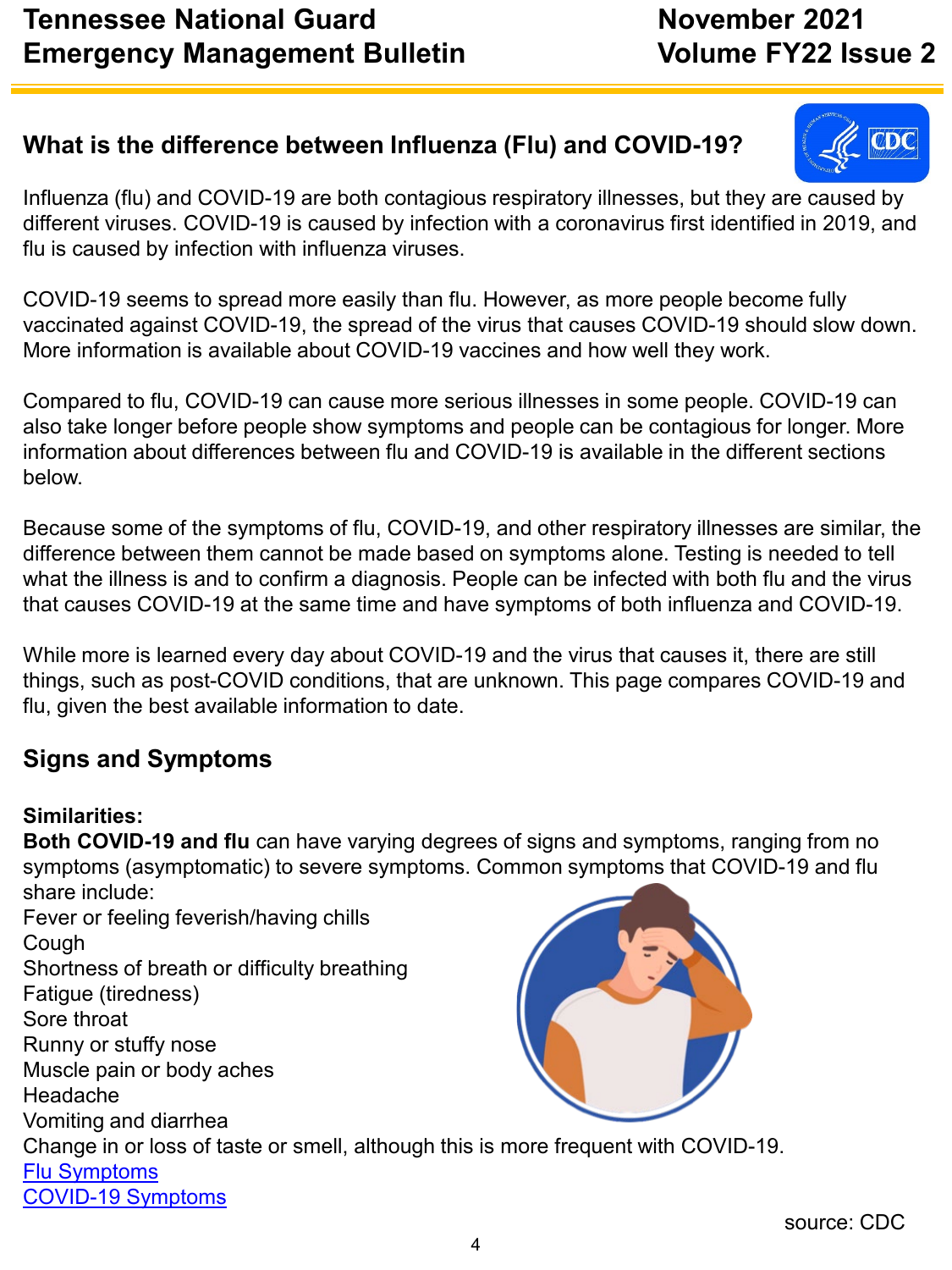## **How Long Symptoms Appear After Exposure and Infection**

#### **Similarities:**

For both COVID-19 and flu, 1 or more days can pass between when a person becomes infected and when he or she starts to experience illness symptoms.

#### **Differences:**

If a person has COVID-19, it could take them longer to experience symptoms than if they had flu. **Flu**

Typically, a person experiences symptoms anywhere from **1 to 4 days after infection**. **COVID-19**

Typically, a person experiences symptoms about **5 days after being infected**, but symptoms can appear 2 to 14 days after infection.

## **How Long Someone Can Spread the Virus**

#### **Similarities:**

**For both COVID-19 and flu**, it's possible to spread the virus for at least 1 day before experiencing any symptoms.

#### **Differences:**

If a person has COVID-19, they could be contagious for a longer time than if they had flu. **Flu**

Most people with flu are contagious for about 1 day before they show symptoms.

Older children and adults with flu appear to be most contagious during the initial 3-4 days of their illness but many people remain contagious for about 7 days.

Infants and people with weakened immune systems can be contagious for even longer. [How Flu Spreads](https://www.cdc.gov/flu/about/disease/spread.htm)

#### **COVID-19**

*How long someone can spread the virus that causes COVID-19 is still under investigation.* It's possible for people to spread the virus for about 2 days before experiencing signs or symptoms (or possibly earlier) and remain contagious for at least 10 days after signs or symptoms first appeared. If someone is asymptomatic or their symptoms go away, it's possible to remain contagious for at least 10 days after testing positive for COVID-19. People who are hospitalized with severe disease and people with weakened immune systems can be contagious for 20 days or longer.

[How COVID-19 Spreads](https://www.cdc.gov/coronavirus/2019-ncov/prevent-getting-sick/how-covid-spreads.html)



source: CDC

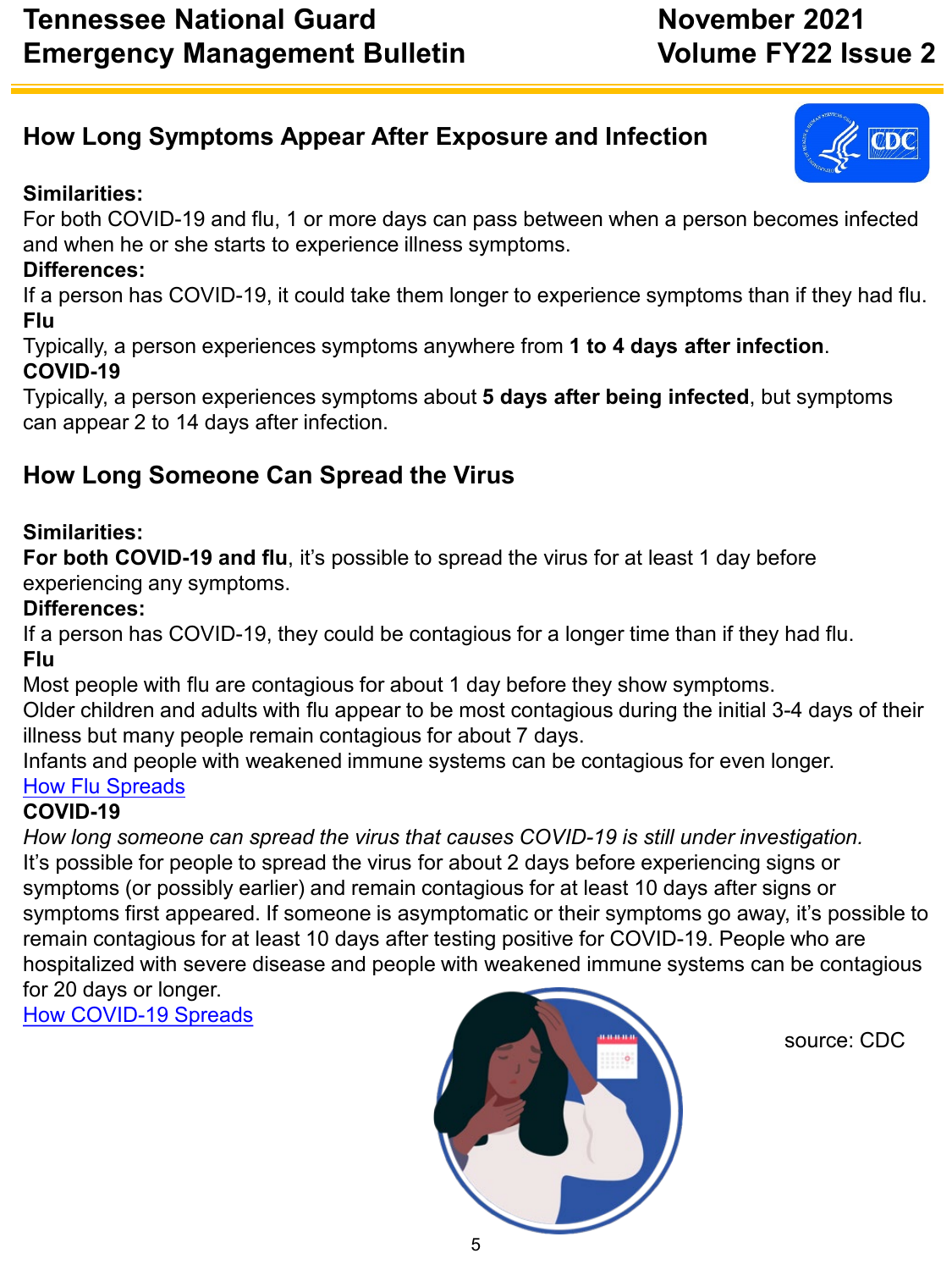## **Tennessee National Guard November 2021 Emergency Management Bulletin Volume FY22 Issue 2**

## **How It Spreads**

### **Similarities:**

**Both COVID-19 and flu** can spread from person-to-person between people who are in close contact with one another (within about 6 feet). Both are spread mainly by large and small particles containing virus that are expelled when people with the illness (COVID-19 or flu) cough, sneeze, or talk. These particles can land in the mouths or noses of people who are nearby and possibly be inhaled into the lungs. In some circumstances, such as indoor settings with poor ventilation, small particles might be spread further than 6 feet and cause infections. Although most spread is by inhalation, it may be possible that a person can get infected by touching (for example, shaking hands with someone who has the virus on their hands) or by touching a surface or object that has virus on it, and then touching their own mouth, nose, or eyes.

Both flu viruses and the virus that causes COVID-19 can be spread to others by people before they begin showing symptoms; by people with very mild symptoms; and by people who never experience symptoms (asymptomatic people).

#### **Differences:**

While the virus that causes COVID-19 and flu viruses are thought to spread in similar ways, the virus that causes COVID-19 is generally more contagious than flu viruses. Also, COVID-19 has been observed to have more superspreading events than flu. This means the virus that causes COVID-19 can quickly and easily spread to a lot of people and result in continual spreading among people as time progresses.

[How Flu Spreads](https://www.cdc.gov/flu/about/disease/spread.htm) [How COVID-19 Spreads](https://www.cdc.gov/coronavirus/2019-ncov/prevent-getting-sick/how-covid-spreads.html)

## **People at Higher-Risk for Severe Illness**

#### **Similarities:**

**Both COVID-19 and flu** illness can result in severe illness and complications. Those at highest risk include:

Older adults

People with certain underlying medical conditions (including infants and children)

Pregnant people

#### **Differences:**

Overall, COVID-19 seems to cause more serious illnesses in some people.

Serious COVID-19 illness resulting in hospitalization and death can occur even in healthy people.

[Some people that had COVID-19 can go on to develop post-COVD](https://www.cdc.gov/mis/) conditions or multisystem inflammatory syndrome (MIS)

[People at Increased Risk of COVID-19 Severe Illness](https://www.cdc.gov/coronavirus/2019-ncov/need-extra-precautions/index.html)



source: CDC



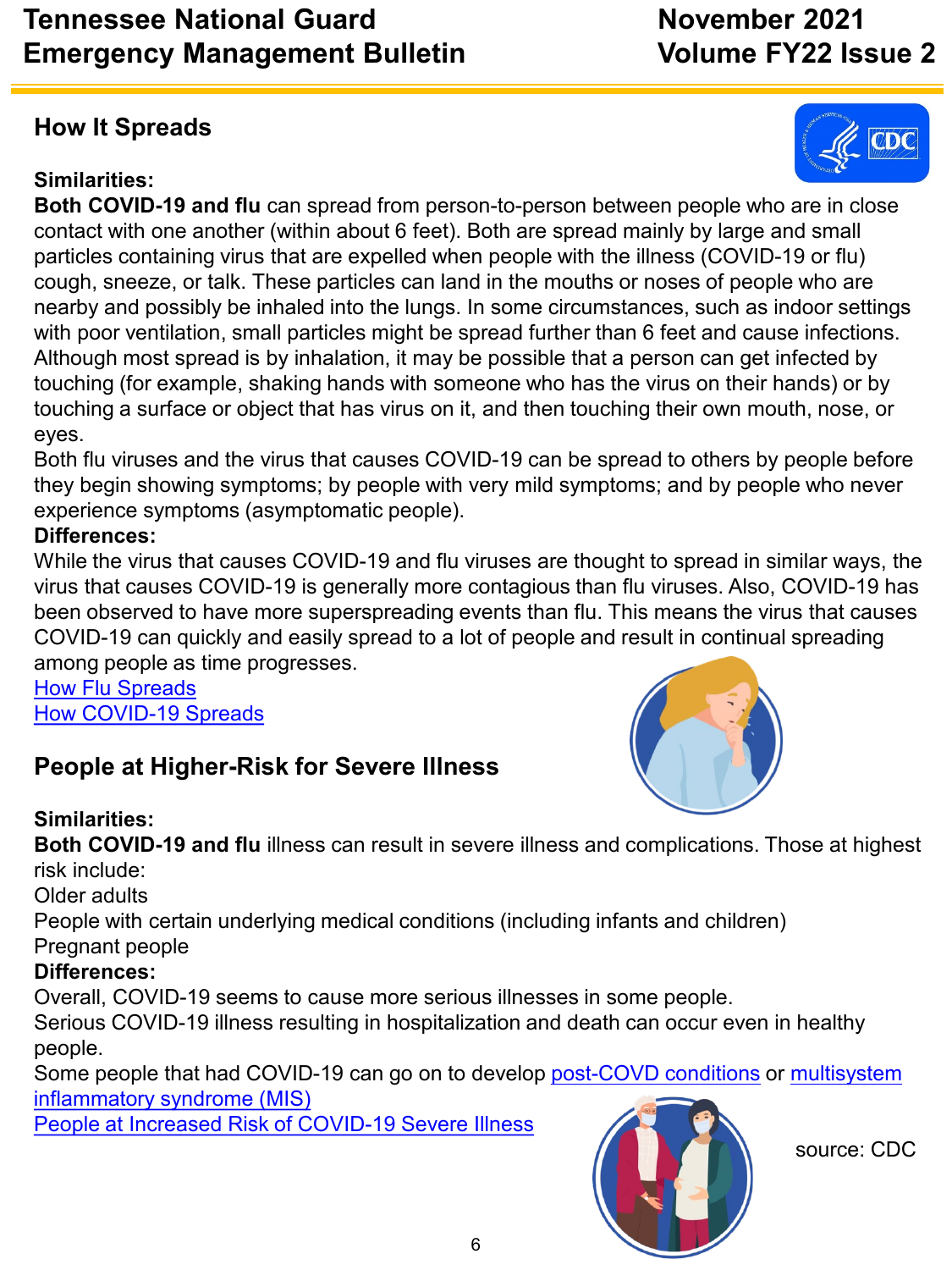## **Tennessee National Guard November 2021 Emergency Management Bulletin Volume FY22 Issue 2**

# **Report Suspicious Activity or Behavior**



# **See Something**

# **Say Something**

**J-3/7 DOMOPS (Force Protection Team) CPT Mike Page, ATFP/OPSEC Officer, 615- 313-0750 1LT Mike Jester, PSO / CPT Teana Caswell, Acting PSO, 615-313-0940 Andrew Moore, EMPM, 615-313-0917 Richard Merian, ATPC / Zach Hensley, Acting ATPC, 615-313-0813**